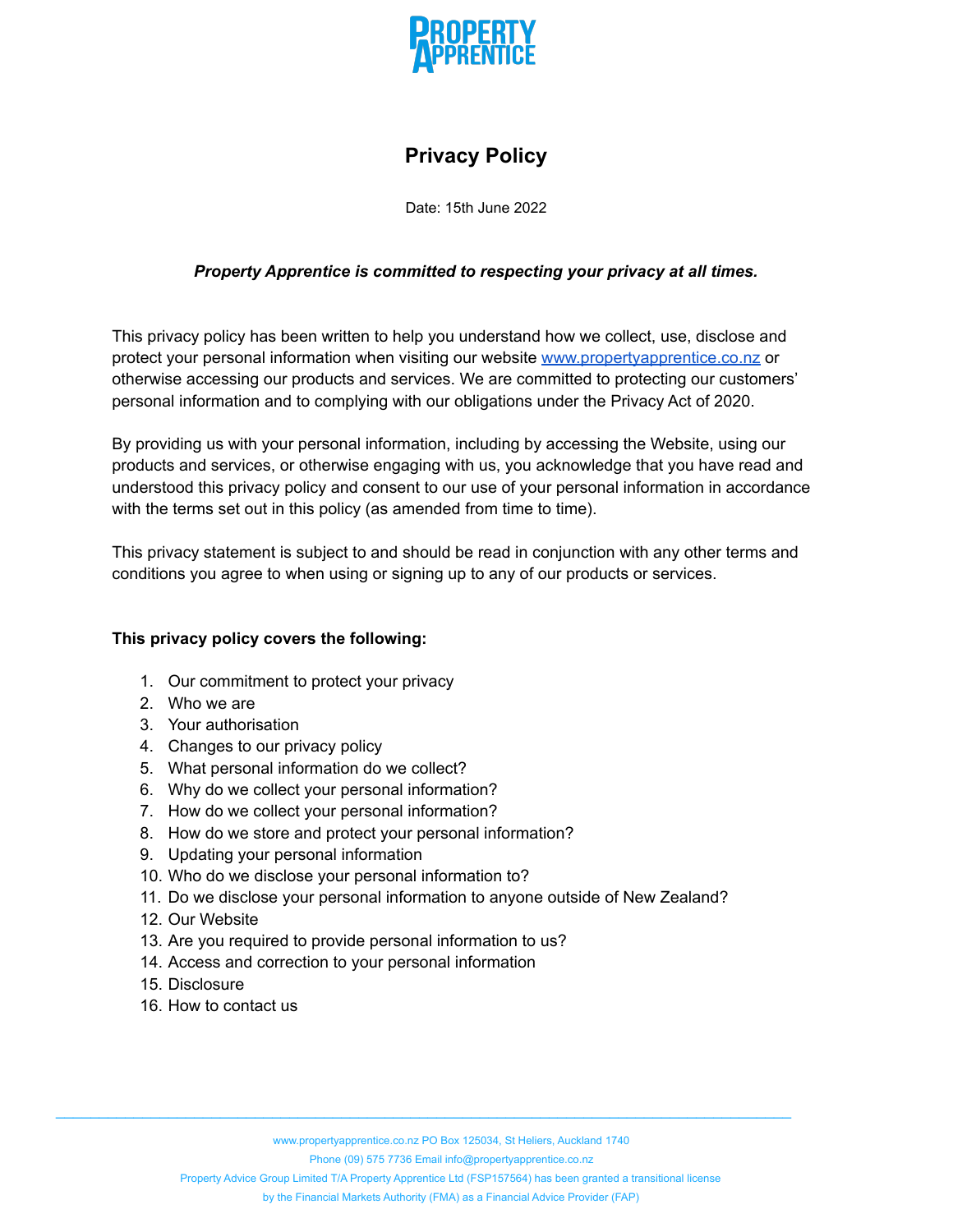

## **1. Our commitment to protect your privacy**

We understand how important it is to protect your personal information. This document sets out our privacy commitment in respect of personal information we hold about you and what we do with that information.

It is important to us that you are confident that any personal information we hold about you will be treated in a way which ensures protection of your personal information.

Our commitment in respect of personal information is to abide by the Privacy Principles set out in the Privacy Act of 2020 (or any successor legislation) (the Privacy Act) and all other applicable laws. This Privacy Policy applies in addition to, and does not limit, our rights and obligations under the Privacy Act and other applicable laws.

## **2. Who are we**

References in this Privacy Policy to "we", "us" and "our" means **Property Advice Group Limited T/A Property Apprentice.** We hold a transitional licence as a Financial Advice Provider (FAP) as of the 15th March 2021

## **3. Your authorisation**

By providing us with personal information, engaging us to provide you with services, by using our website, or otherwise engaging with us you consent to the collection, use, storage and disclosure of personal information in accordance with this Privacy Policy.

# **4. Changes to our Privacy Policy**

We reserve the right to modify or amend this Privacy Policy from time to time and for any reason. Any changes we make will apply from the date in which we upload the updated version to our website [www.propertyapprentice.co.nz](http://www.propertyapprentice.co.nz). If we make any significant changes, we will provide you with reasonable notice of such changes through the website or via other means. By continuing to engage with us or use our website you will be deemed to have accepted the updated Privacy Policy. If you do not agree to any change, you must immediately notify us and stop using our services and accessing our Website. Please see section 16 on how to contact us.

## **5. What personal information do we collect?**

When we refer to personal information we mean information that identifies, or is capable of identifying you. This includes, for example, your name, date of birth, address, contact details and occupation.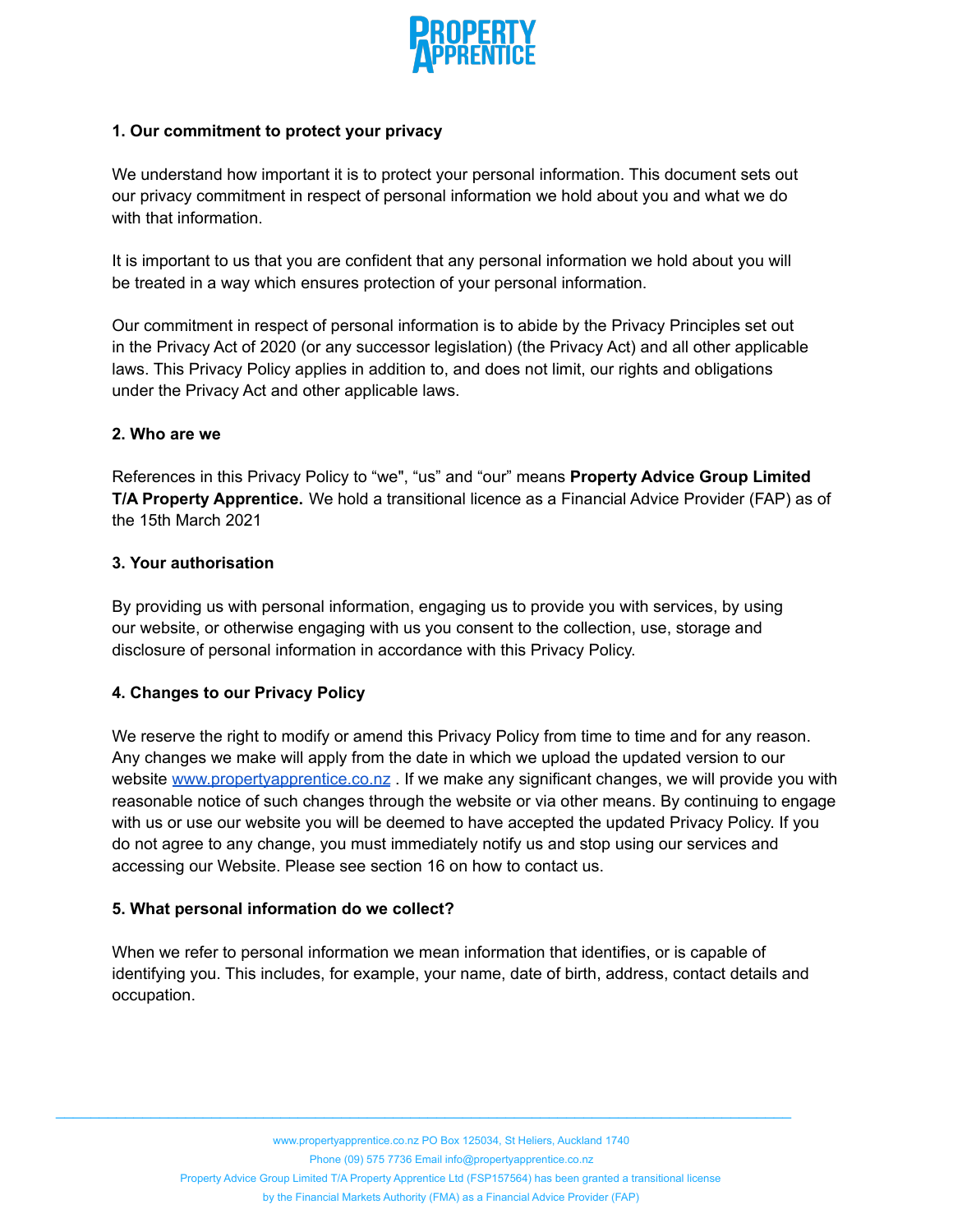

If you engage us to provide services to you, we may collect personal information about your financial situation or goals in order to give any financial advice that we are permitted to advise on. If you chose not to provide personal information to us on request, this may mean we are unable to provide services to you, or it may affect the quality of those services.

We may collect personal information about you through third-party service providers, where you have agreed to the release of such personal information to us.

The types of personal information that we collect will depend on the purpose for which it is collected, but may include:

- Contact information, such as your name, address, phone number, email address;
- Documentation required to verify your identity, such as a passport or drivers licence;
- Financial information, such as your statement of position, IRD number, tax status, income sources and value;
- Security information, such as your residential property, vehicle details and personal assets;
- Employment Information, such as your current employer,position, and work history

We also use systems provided by third parties to monitor search behaviour, measuring traffic flows and or help us advertise our products. These systems include Google Analytics, Google Ads and Hotjar.

Information regarding your usage of our website is collected to help us improve and offer the services you need each time you visit and to improve our services generally. We may also use this information to improve our advertising and marketing of related products and services. Our website may contain links to non Property Apprentice websites. Whilst links are provided for your convenience, you should be aware that the privacy practices and reliability of the information published on the linked websites might not be the same as ours.

You may read Google's privacy statement at <https://safety.google/privacy/> and Hotjar's privacy statement at <https://www.hotjar.com/privacy/>

# **6. Why do we collect your personal information?**

We collect your personal information for the purposes of our and relevant third parties' services and relationship with you. For example:

- responding to your requests or inquiries;
- providing services to you (e.g. to enable us to recommend Products to you);
- sending communications and direct marketing to you about products and services we think may be of interest to you (whether through mail, telephone or electronic means (including email and SMS/MMS);
- market research; and
- any other purpose authorised by you or the Privacy Act.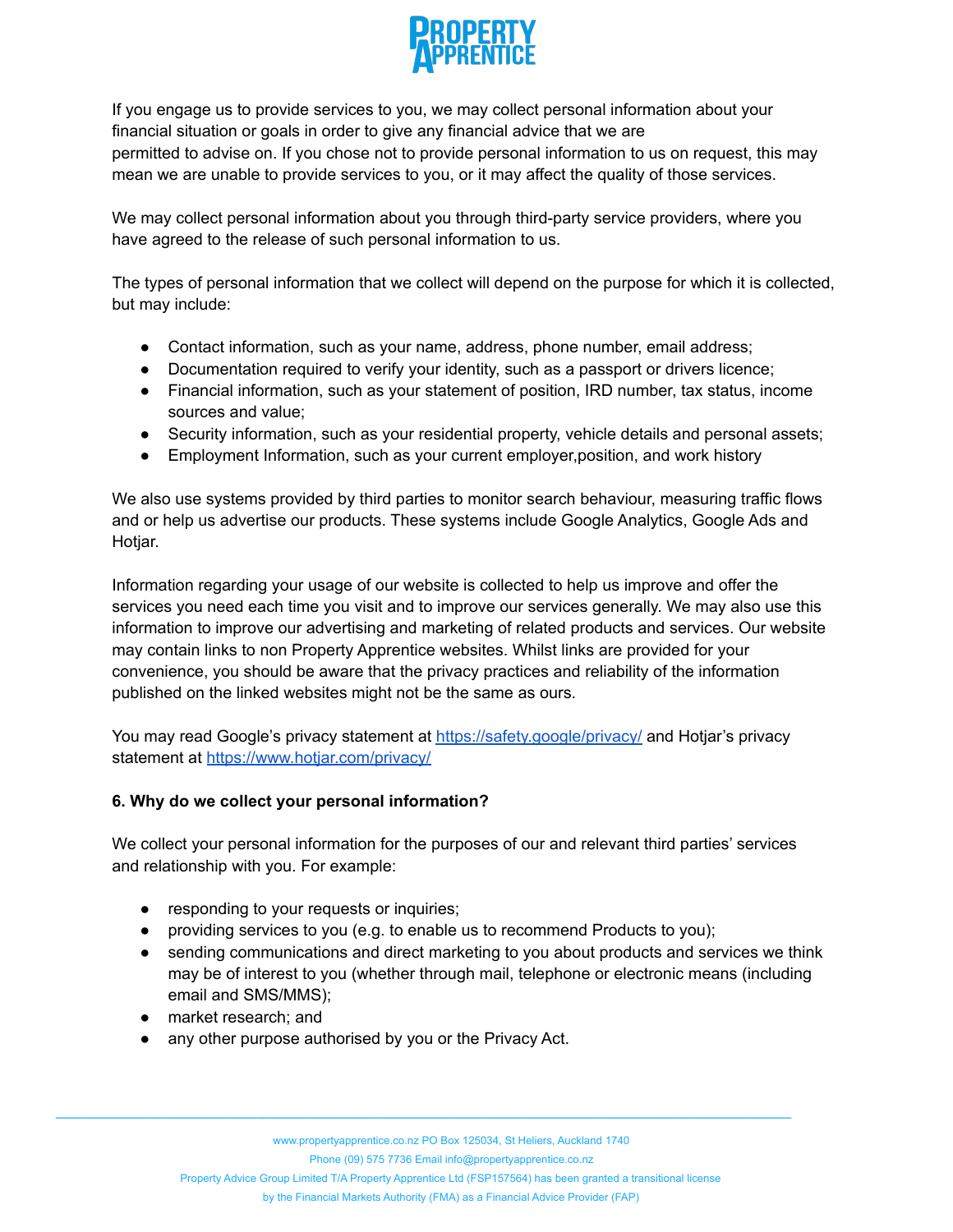

If you do not wish to receive marketing information, you may 'opt out' at any time by notifying us.

We may also collect personal information (including credit information and health information) on behalf of the lenders, insurers and other providers of Products that you choose to apply for (**Product Providers**). Product Providers will have their own Privacy Policy that applies to the information that we collect on their behalf.

## **7. How do we collect your personal information?**

Generally we will collect your personal information directly from you. For example, we collect your personal information directly from your use of our website and the information that you submit to the website. We also collect your personal information if you use the "contact us" functionality on our website and you provide the personal information during conversations between you and us.

We may also collect your personal information from:

● any other person or product provider authorised by you via a Third Party authorisation or the Privacy Act.

If you provide any personal information about anyone else to us, you confirm that you have collected that personal information in accordance with the Privacy Act and that the individual concerned has:

- authorised the disclosure to us and the collection, use and disclosure of their personal information by us in accordance with this Privacy Policy; and
- has been informed of their right to access and request correction of their personal information.

## **8. How do we store and protect your personal information?**

We will take all reasonable steps to protect personal information from misuse, loss and unauthorised access, modification or disclosure. We have a range of physical and technology policies in place to provide a robust security environment. We ensure the on-going adequacy of these measures by regularly reviewing them.

Communications over the internet, such as emails, are not secure, unless they have been encrypted. When we send personal information to third parties, or use trusted third parties to handle or store personal information, we ask our business partners to ensure that appropriate information handling and security arrangements are in place. We may, and we may allow third parties to, monitor our network for security and information assurance purposes.

If we believe that there has been a privacy breach, we'll identify the issue and take necessary steps to minimise any harm. If we believe the breach has caused, or is likely to cause serious harm, we'll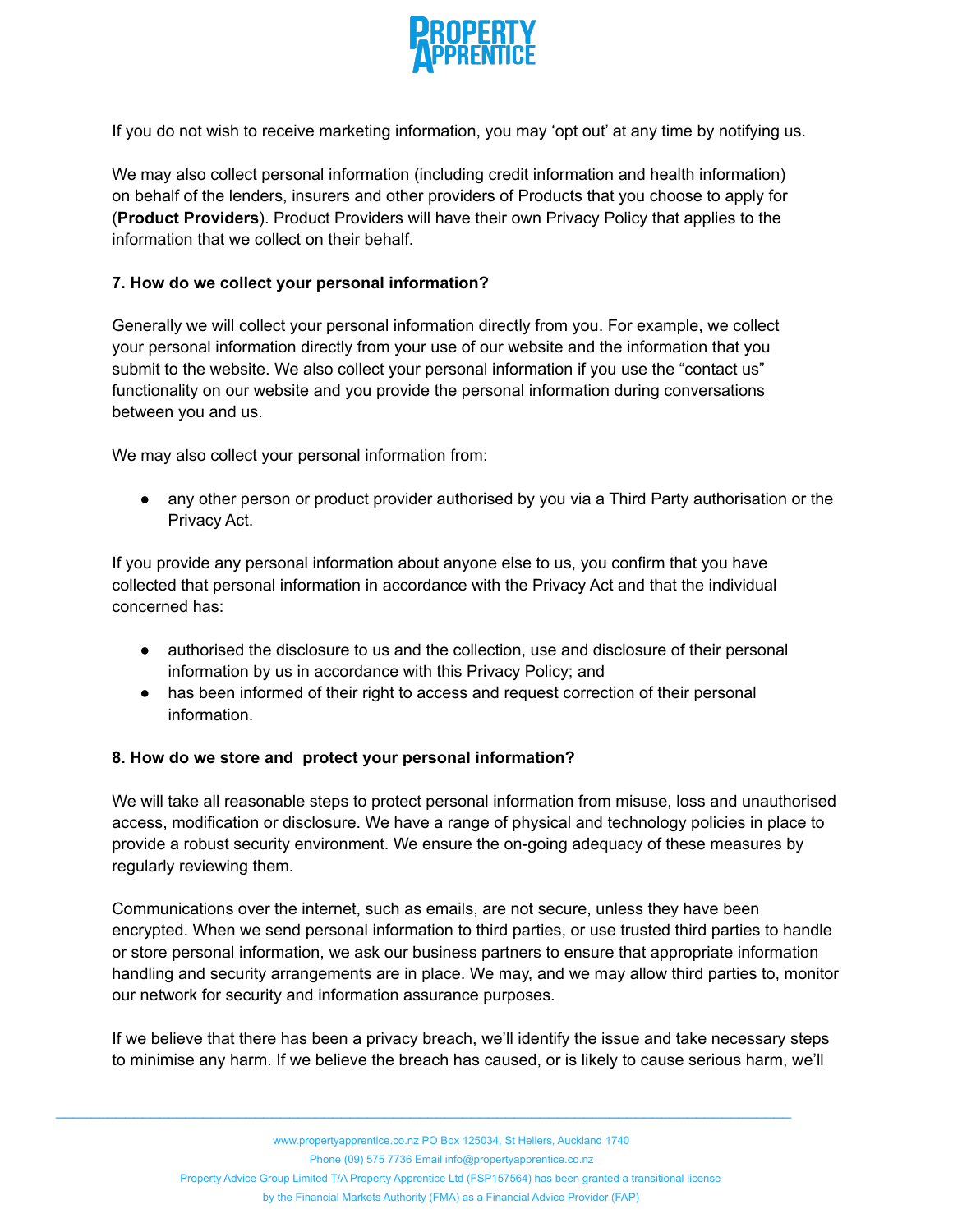

contact the Office of the Privacy Commissioner. We'll also contact anyone who may be affected by the breach.

If you believe there has been a privacy breach, contact us as soon as possible.

## **9. Updating your personal information**

We will generally rely on you to ensure the information we hold about you is accurate. If any of your details change, please let us know as soon as possible by contacting us.

## **10. Who do we disclose your personal information to?**

We may disclose your personal information to the following people if we consider it necessary to do so for the purposes described in section 6 above:

- anyone who we are legally required or authorised to share your information with, including regulators and government agencies;
- to auditors to ensure we are providing services to you that are in your best interests, and in accordance with current regulations;
- any other person or product provider authorised by you via a Third Party authorisation document or the Privacy Act.

You acknowledge and agree that credit reporting agencies may hold your credit information (including default information) on their systems and use such information to provide their credit reporting services, which may include providing your credit information (including default information) to their customers.

Prior to disclosing any of your personal information to another person or organisation, we will take all reasonable steps to satisfy ourselves that the person or organisation has a commitment to protect your personal information at least equal to our commitment.

# **11. Do we disclose your personal information to anyone outside New Zealand?**

We may use cloud storage to store the personal information we hold about you. The cloud storage and the IT servers may be located outside New Zealand.

## **12. Our Website**

## *Cookies and IP addresses*

When you access our website, we may send a "cookie" (which is a small summary file containing a unique ID number) to your computer. This enables us to recognise your computer each time you visit our website. We also use cookies to measure traffic patterns, to determine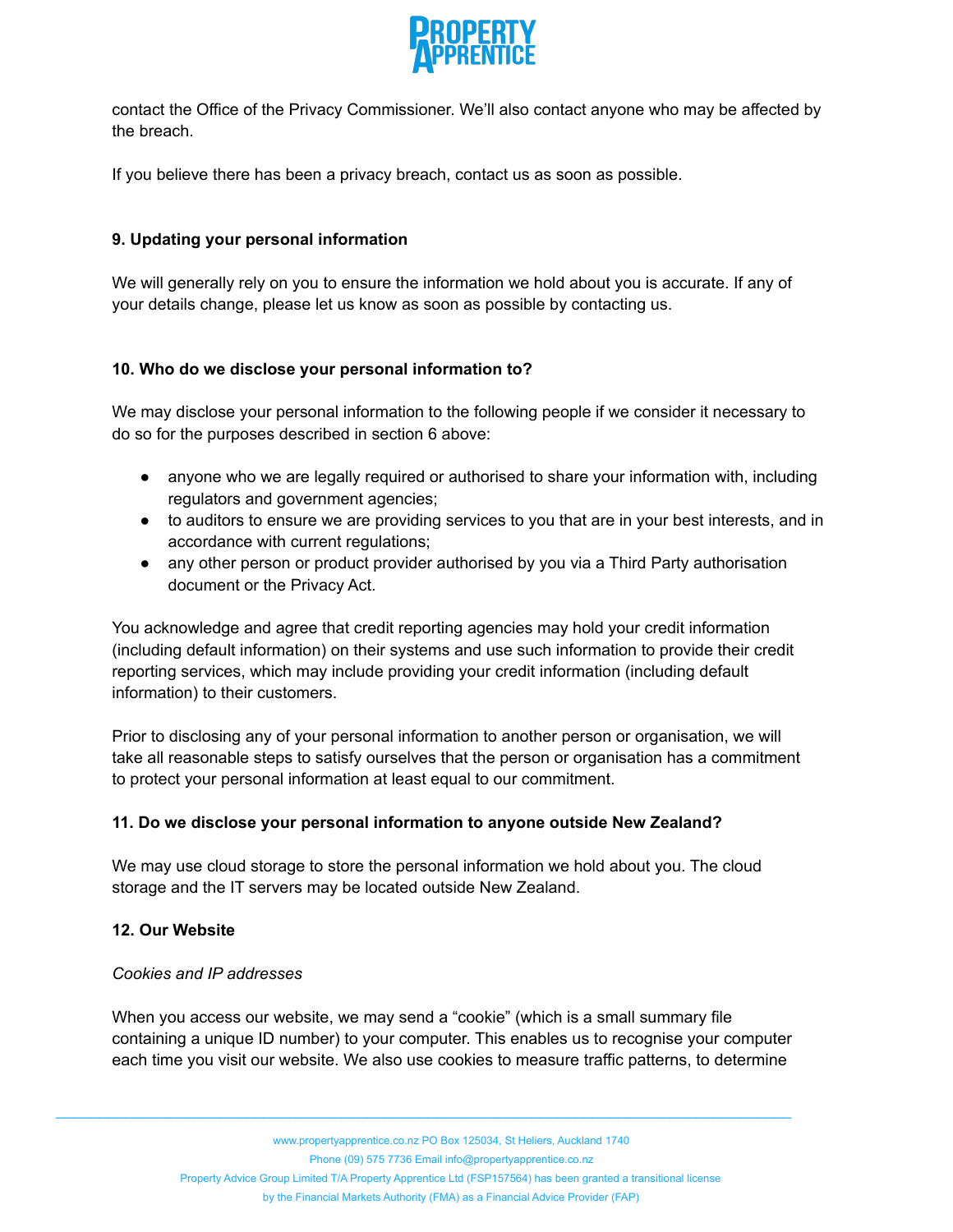

which areas of our website have been visited, to measure transaction patterns, to analyse trends, administer the website, track users' movements and gather broad demographic information. We use this to research our users' habits so that we can improve our website and our service offering. Our cookies may record information such as your Internet Protocol (IP) address (that is, the electronic addresses of computers connected to the internet), your device and browser type, operating system, the pages or features of our site to which you have browsed and the time spent on those pages or features, the frequency with which the site is used by you, the search terms that you have used, the links on our site that a you have clicked on or used, and other usage statistics.

While our cookies do not collect personal information, if you submit your name and email address as part of your usage, then we will link that personal information with the cookies information that we have previously collected from you.

If you do not wish to receive cookies, you can set your browser so that your computer does not accept them.

## *Security*

As our website is linked to the internet, and the internet is inherently insecure, we cannot provide any assurance regarding the security of transmission of information you communicate to us online. We also cannot guarantee that the information you supply will not be intercepted while being transmitted over the internet. Accordingly, any personal information or other information which you transmit to us online is transmitted at your own risk.

## *Links and third party advertisements*

Our website may contain links to other websites operated by third parties. Our website may also display advertisements, which are hosted by third parties.

We make no representations or warranties in relation to the privacy practices of any third party website or advertisement providers and we are not responsible for other privacy policies or the content of any third party website or advertisements. Third party websites are responsible for informing you about their own privacy practices.

Our online advertising network partner may use cookies, web beacons or other web tracking techniques to collect non-personally identifiable information about your activities on the website and other websites that you may visit to provide you targeted advertising based upon your Interests.

# **13. Are you required to provide personal information to us?**

You are not required to provide any personal information to us but if you choose not to it might